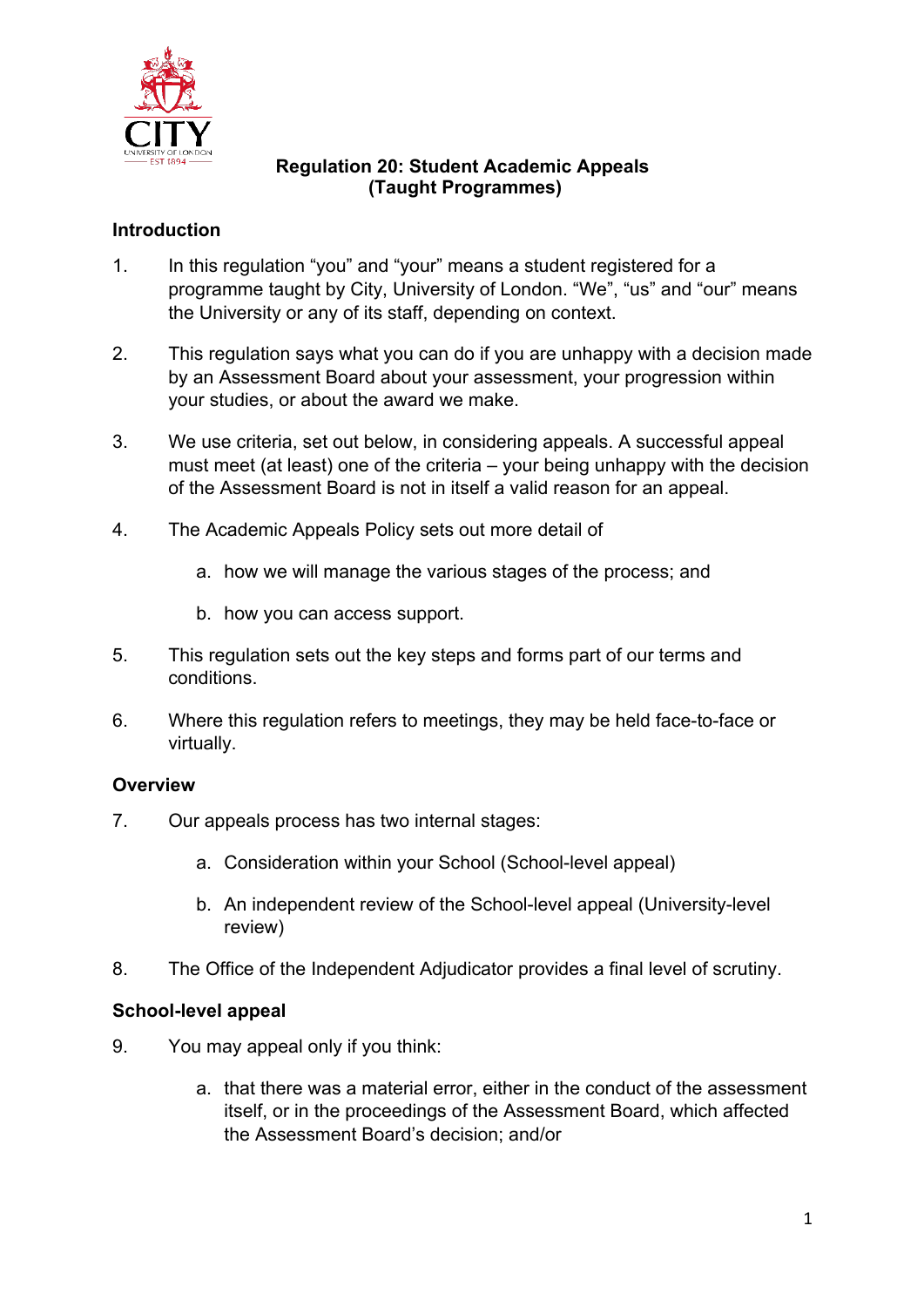- b. that you were subject to previously undisclosed extenuating circumstances at the time of the assessment which:
	- i. meet the definition of extenuating circumstances as set out in the Assessment Regulations, and
	- ii. were unknown to the Assessment Board, and
	- iii. were not made known to the Assessment Board via the Extenuating Circumstances provisions in the Assessment Regulations for a demonstrated, valid and over-riding reason outside your control.
- 10. In judging your reasons for delay we will not normally accept the following:
	- a. You say that you were unaware of the extenuating circumstances arrangements at the time; or
	- b. You made an assumption at the time of the assessment that your performance would not be affected by an event which you have since decided resulted in extenuating circumstances.
- 11. You must submit your appeal within 28 calendar days of the release of results following the relevant Assessment Board.
- 12. We will acknowledge receipt of your appeal, which will be given initial consideration by at least two members of staff within the School.
- 13. Possible outcomes of this consideration are:
	- a. We uphold your appeal (in full or part) with a recommendation for immediate corrective action by the Chair of the Assessment Board (this will be done only in 'material error' cases – see paragraph 9.a above);
	- b. We uphold your appeal (in full or part) with recommendations being made to the Assessment Board (normally for an opportunity for reassessment) (this will be done only in 'material error' cases – see paragraph 9.a above);
	- c. We will pass the Extenuating Circumstances form which you submitted with your appeal, to an Extenuating Circumstances Panel for consideration in accordance with the Assessment Regulations (this will be done only in 'undisclosed extenuating circumstances' cases– see paragraph 9(b) above);
	- d. We reserve the right to return a submitted Extenuating Circumstances form to you with an opportunity for you to revise it and resubmit the appeal to us within 14 calendar days of the date the decision was made.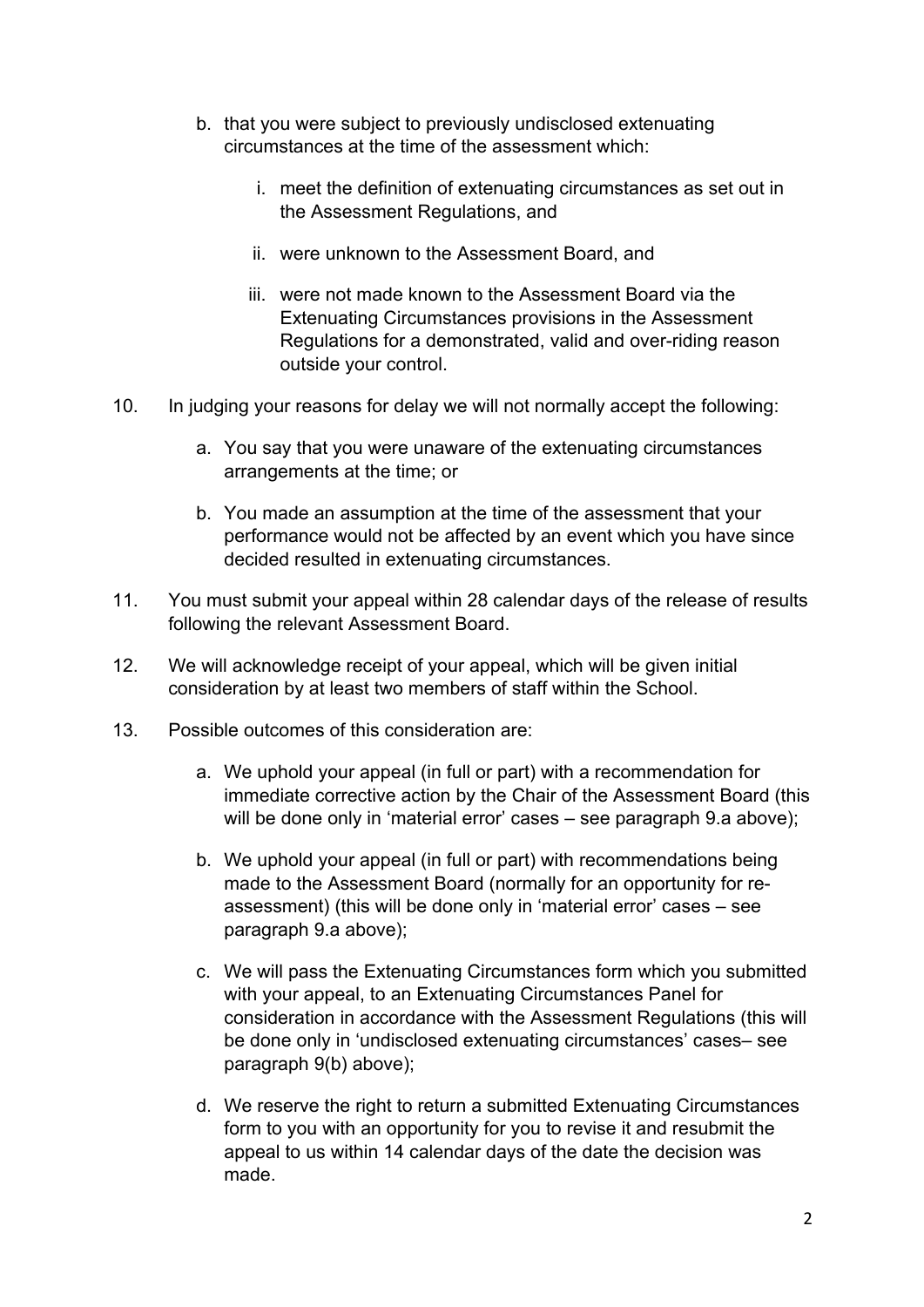- e. We reject your appeal because the form was incomplete, incorrect, not accompanied by supporting evidence, or did not demonstrate grounds for appeal;
- f. We refer your appeal for consideration by a School Appeal Panel because a hearing with the option for your representation is warranted.
- 14. We will tell you in writing the outcome of the initial consideration within 28 calendar days from the date we receive your appeal.
- 15. If your appeal was rejected under paragraph 13.e above you may be able to ask for a review of that decision – please see paragraph 18 below.
- 16. If we refer your appeal to a School Appeal Panel under paragraph 13.f above you will be invited to participate in the panel meeting (this will be normally be convened within 28 calendar days of the outcome of the initial consideration). You can see more information about the Panel in the Academic Appeal Guidance. The possible outcomes of the School Appeal Panel are:
	- a. That your appeal is upheld (in full or part) with a recommendation to the Assessment Board to permit you to resit some/all failed assessments as a first or additional attempt, reinstating you on the programme if necessary;
	- b. That your appeal is upheld (in full or part) with referral of the case back to the Assessment Board with commentary (the panel may not recommend any alteration to the original marks);
	- c. That your appeal be rejected as you have not demonstrated the grounds for appeal.
- 17. We will write, normally within 14 calendar days to you to inform you of the decision of the School Appeal Panel, including the reasons for the decision.

## **University-level review**

- 18. You may ask for a review of the School decision about your appeal on either or both of the following grounds:
	- a. that there was a material error in the proceedings associated with the School decision, which affected that decision; and/or
	- b. that new information has become available, which is material to the original appeal, and which could not have been made known to the School for a demonstrated, valid and over-riding reason.
- 19. A University-level review is not a re-hearing of your original appeal. Your being unhappy with the outcome of the appeal will not be a sufficient reason to uphold a request for review